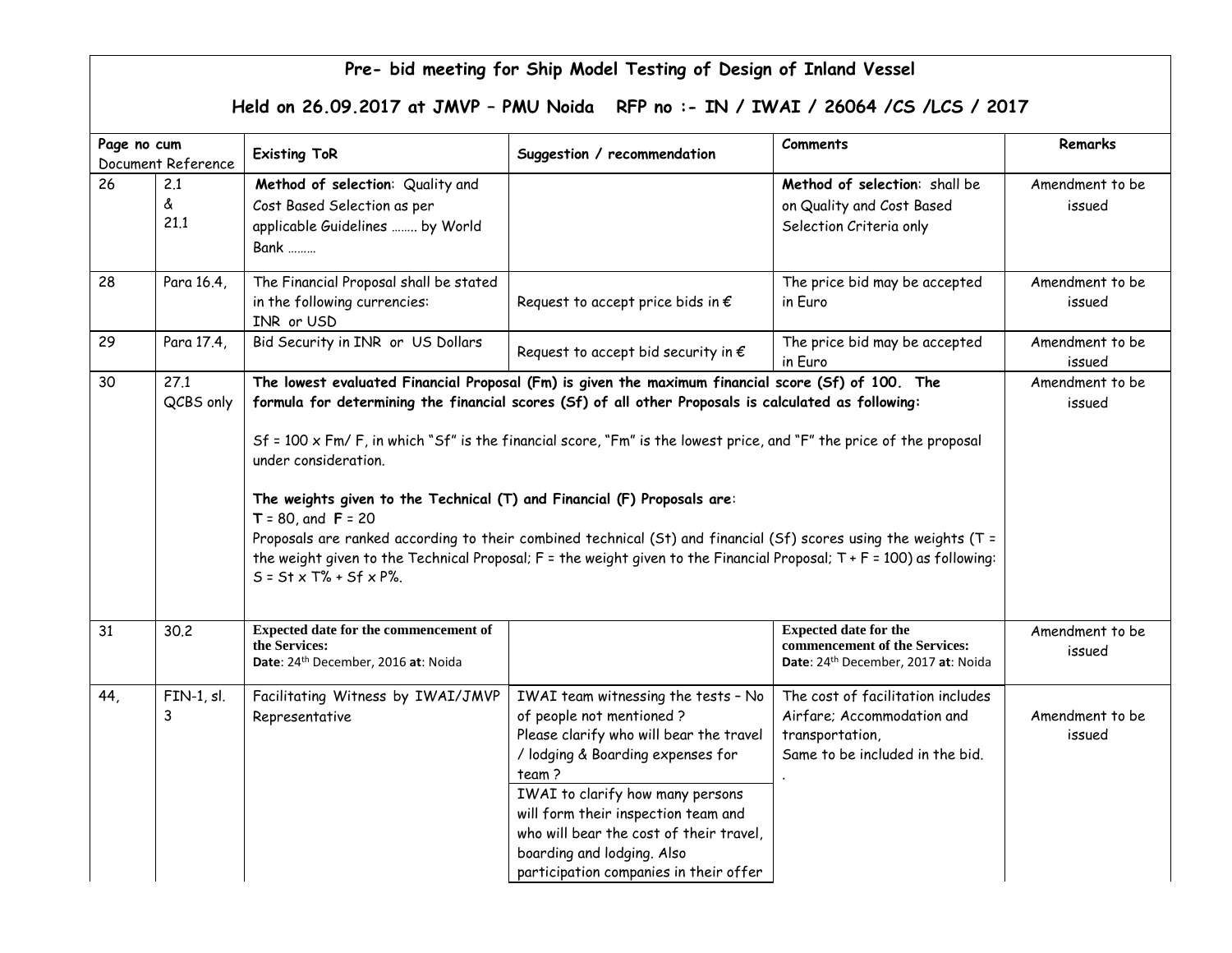|    |        |                                                                                                                                                                                                                     | clearly mention the number of visits<br>required for inspection and also<br>duration of each visit.<br>The tentative dates of inspection will<br>be finalized after awarding of<br>contract.<br>kindly define "Facilitating Witness by<br>IWAI/JMVP Representative"<br>Does this include Air fare,<br>accommodation, transport etc.?<br>IWAI kindly to define number of | Two meetings at the facilities                                                                                                                                           |                           |
|----|--------|---------------------------------------------------------------------------------------------------------------------------------------------------------------------------------------------------------------------|-------------------------------------------------------------------------------------------------------------------------------------------------------------------------------------------------------------------------------------------------------------------------------------------------------------------------------------------------------------------------|--------------------------------------------------------------------------------------------------------------------------------------------------------------------------|---------------------------|
|    |        |                                                                                                                                                                                                                     | persons who will be witnessing tests.<br>DST suggests the cost for these                                                                                                                                                                                                                                                                                                | for Three (3) days each for 3<br>persons<br>To be included in the Bid Price,                                                                                             |                           |
|    |        |                                                                                                                                                                                                                     | expenses to be made directly by<br>IWAI rather than by the consultant.                                                                                                                                                                                                                                                                                                  | However, will not be<br>considered for the purpose of<br>Evaluation & short listing                                                                                      |                           |
|    |        |                                                                                                                                                                                                                     | We shall suggest the dates for tests<br>witness, failure from your end to<br>depute the team or any travel related<br>issue shall not deter the schedule to<br>complete assignment in time OR<br>We shall be given extension on<br>performance of tests in case of delay<br>from IWAI on deputation of team                                                             |                                                                                                                                                                          |                           |
| 53 | 2.2(b) | Resistance tests with appendages (at<br>least 5 test runs covering the entire<br>speed range) for the for the<br>following conditions<br>Deep water case for design draught<br>and ballast draught (trim condition) | Tests in ballast condition are not<br>required in the mentioned extent.<br>Number of test runs (speed) to be<br>reduced                                                                                                                                                                                                                                                 | Tests in ballast condition are<br>required<br>Number of test runs (speed)<br>remains unchanged.<br>No- Change -- Tender / RFP<br>Condition shall Prevail.                |                           |
| 53 | 2.2(f) | Open water propeller test                                                                                                                                                                                           | IWAI to clarify who will design the<br>propeller.<br>Third party of model test institute.                                                                                                                                                                                                                                                                               | The propeller may be designed<br>by third party however the cost<br>shall be part of the bid and the<br>designed propeller to be used<br>for model tests as appropriate. | Amendment to be<br>issued |